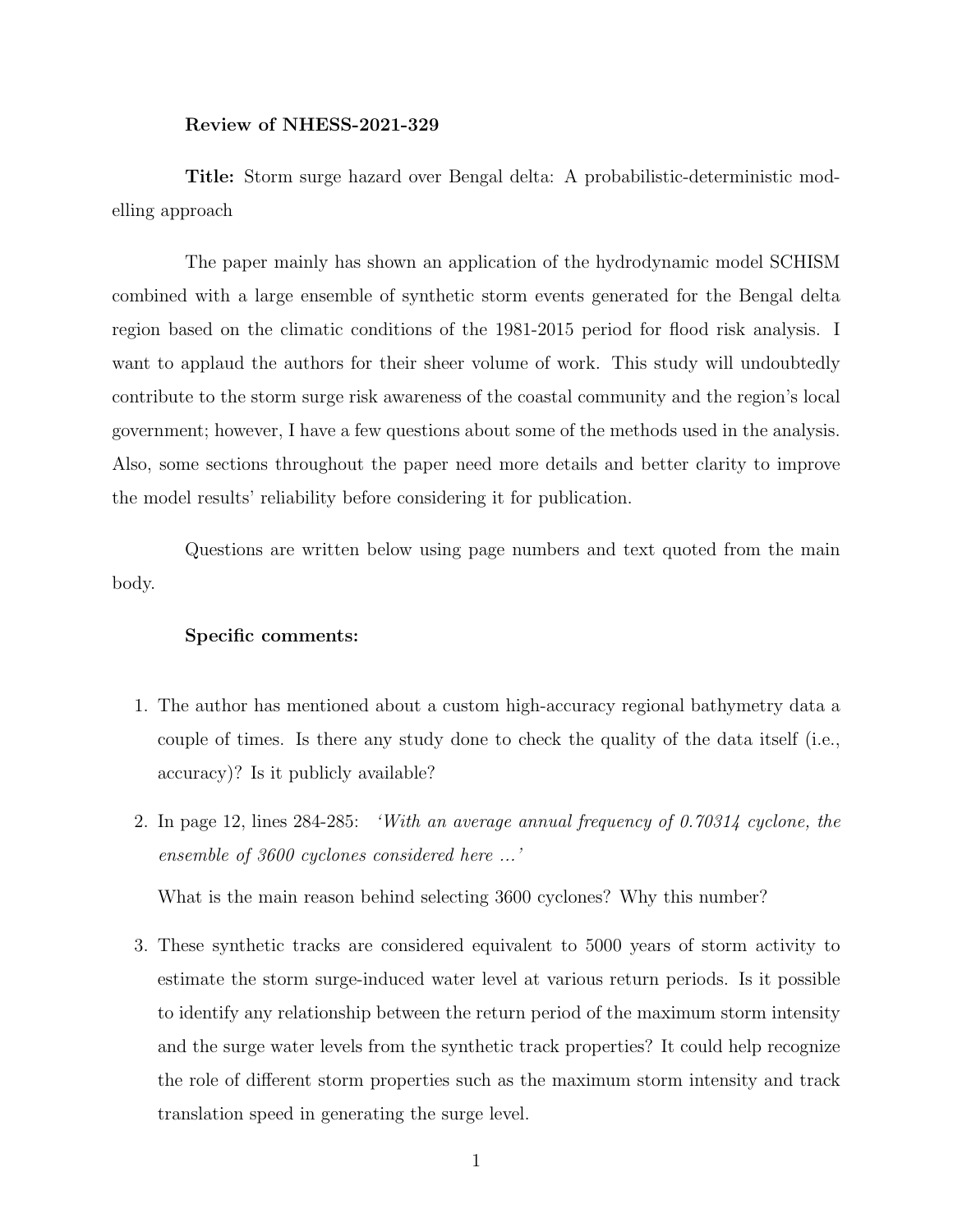4. In page 9, lines 222-223: 'Following their findings, we have used a combination of Emanuel and Rotunno (2011) and Holland (1980) formulations to derive the parametric wind profile.'

The Holland model's parametric wind and pressure field representation could generate unrealistic storm surge, especially when the track is slow-moving before the landfall and has higher intensity. As the study depends heavily on this atmospheric representation, it is crucial to show additional verification here. The author could add a comparison of the surge level generated during a historic event (e.g., cyclone Sidr), using a global reanalysis wind dataset (e.g., ERA5) and the parametric representation used in this study. This analysis can show the maximum surge bias using the parametric wind model and add more credibility to the later results.

5. In page 16, lines 367-369: 'The inundations in the mangrove region around 89.5°E seem to have a large saturation effect ... slightly rising from 2.5m at 50-year return period to 3m at 500-year return period'

If we compare the water level during Sidr in Figure 3 with Figure 6, we can see that close to 89.9 and 22 the floodwater during Sidr represents a 250-500 yr event. Is it realistic? How does it compare with the historical information?

6. In page 16, lines 382-383: 'Along the Hooghly estuary, the sensitivity of the water level to the return period is moderate for the first 100km but amplifies considerably further upstream.'

Why do we see almost no change for 50 and 500 yr events at the downstream side, but then it shows a significant increase for the upstream part? How is this surge generating there?

7. In page 20, lines 429-431: 'We have first extracted the tidal water level from the 3600 cyclones that we simulated ... our estimation of surge amounts to 1.8m at Hiron point.' This extraction needs to be explained better before going into the comparisons. How did the author separate the surge during high and low tides? Sometimes, the residual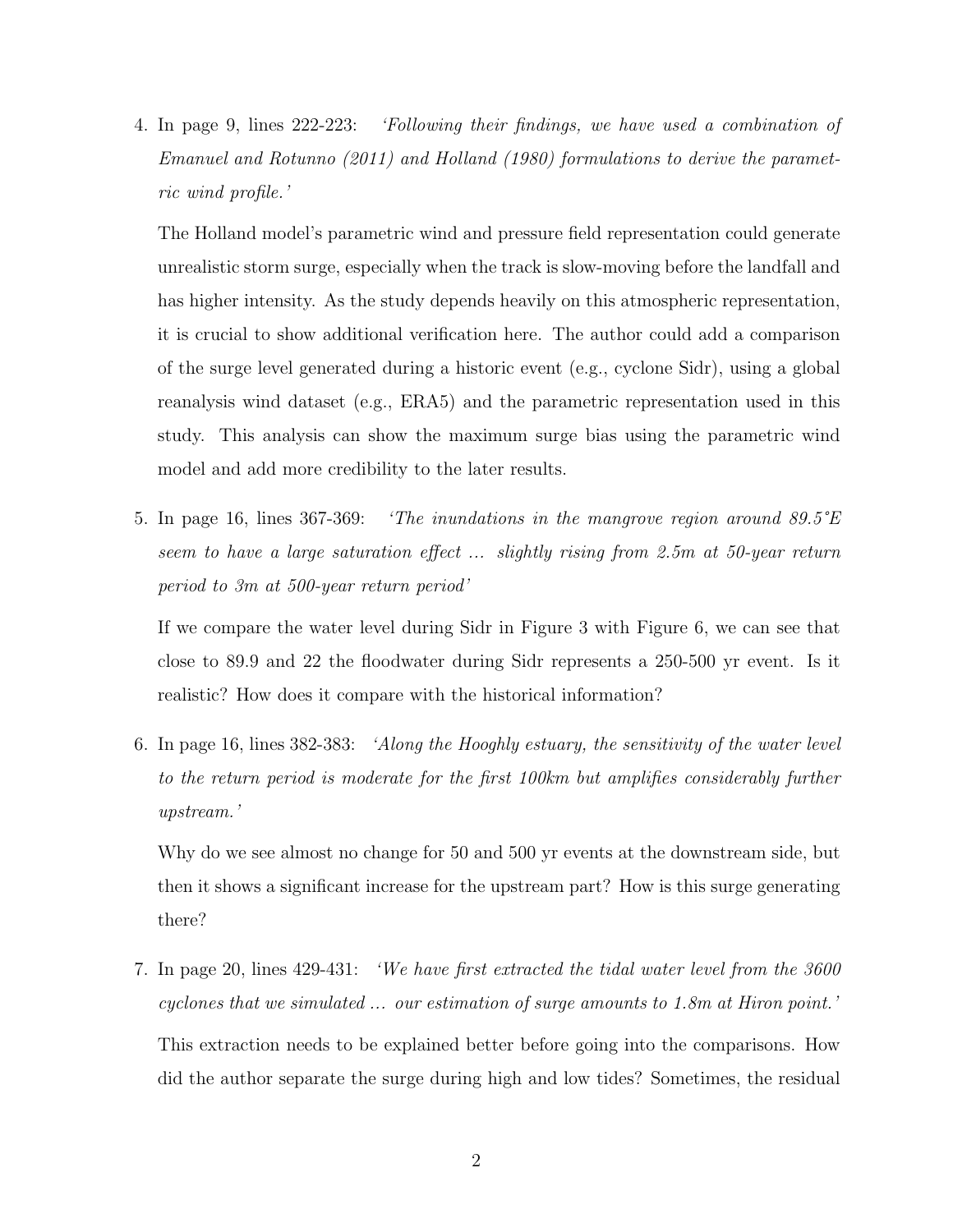(total water level - tides) during a low tide could be higher than the residual during a high tide, and it doesn't necessarily represent flooding.

8. In page 20, lines 441-442: 'However, the limited and potentially biased sampling of the "strongest" cyclones (17 in total, over 40 years) leads to an overestimation of the storm surge level.'

Jakobson et al. (2006) estimated the return period water levels using historic storms; here, we are looking at synthetic cases in this study. I don't think it is a fair comparison here.

9. In page 21, section 5.4: 'The maximum modelled water level reached about 5m around  $(88.4^{\circ}E)$ , which corresponds to a 250-year return period.'

Again, the statement here is from the results of this study. Can we verify it?

10. In page 22, section 5.6

Before delving into this analysis, the author needed to show some model overland inundation comparisons with the high water mark data sets for a storm event. Otherwise, there is no way to verify this crucial information and could be misleading because of the potential inaccuracies in the topographic data.

## Other comments

- 1. In page 4, line 95: 'Additionally, the storm parameters ...' What are these parameters?
- 2. In page 6, section 2.1

The model runs are in 3D? If so, how many sigma layers are used? Also, how the Coriolis force is defined in the domain?

3. In page 10, line 248: '... the time of landfall by half-an-hour to get a better match of the tidal propagation'

Surge propagation?